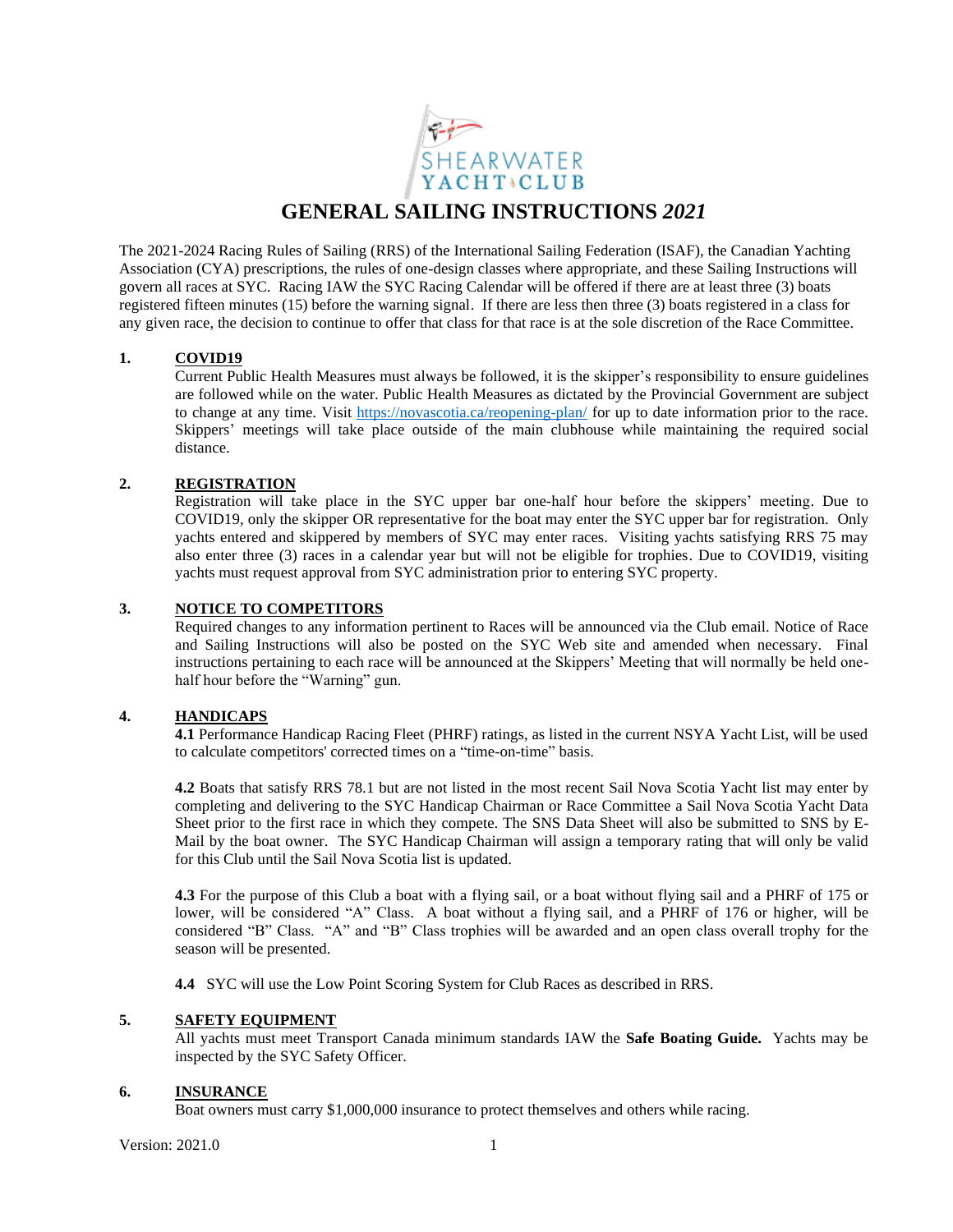# **7. SERIES RACING**

Two Wednesday night series will take place IAW the 2021 Racing Schedule. Wednesday evenings "Warning" gun will normally be at 1825 or 1755 as of August 1st. When fewer than five (5) races have been completed, a boat's series score shall be the total of her scores. When from five (5) to seven (7) races have been completed, a boat's series score shall be the total of her race scores excluding her worst score. When eight (8) or more races have been completed, a boat's series score shall be the total of her race scores excluding her two (2) worst scores.

Fall Series Racing will take place IAW the 2021 Racing Schedule. Each Sunday date will comprise of 2 short races, for a total of 6 races in the series. Fall Series Warning Signal will normally be scheduled for 1255. Skippers meeting will be at 1230. The best (5) of (6) races will count in this series, unless less than (5) races have been completed, in which case, a boat's score will be the total of her race scores.

Rule A5.3 applies.

### **8. WEEKEND TROPHY RACES**

Weekend Trophy Races will be held IAW the Racing Calendar. The "Warning" gun for Sunday races will be at 1255. Skipper's Meeting will be at 1230. Starts for other weekend races will be as promulgated on Racing Calendar.

### **9. SAIL NUMBERS**

Correct sail numbers must be displayed. This constitutes prior warning under RRS 77.

# **10. COURSE**

Course marks may be selected from the latest NSYA Course Card or specially designated by the Race Committee. The course will be posted on a board at the Skipper's meeting indicating the order in which marks are to be passed and the side on which each mark is to be left. The navigational buoys listed below shall be honoured as navigational buoys unless they are designated as marks of the course.

| <b>INDIAN POINT</b>        | <b>HP 21</b>    |
|----------------------------|-----------------|
| <b>IVES KNOLL (NORTH)</b>  | HT <sub>2</sub> |
| <b>PT. PLEASANT SHOAL</b>  | H 19            |
| <b>HENS &amp; CHICKENS</b> | HO <sub>2</sub> |
| <b>PURCELL'S COVE</b>      | HO <sub>1</sub> |
| <b>THRUMCAP</b>            | HN <sub>6</sub> |

# **11. STARTING /FINISHING LINE**

For series Racing and Weekend Trophy Races, the starting and finishing line will either be from a SYC Committee Boat flying the RC flag, OR, from a fixed transom line aligned from the Upper bar veranda and the lamp post on the NA Jetty. Details of the start line will be determined at the Skippers' meeting. Races will be conducted IAW Part 3 of RRS.

# **12. RECALLS**

Recalls **may** be announced on VHF Channel 68

#### **13. TIME LIMIT**

For Wednesday evening series racing the first boat from each class must cross the finish line by 2100. All other boats must finish by 2130. As of August 1st, these time limits will be changed to 2030 for the first boat. All other boats must finish by 2100.

For Fall Series racing, The Absolute Time Limit for all competitors to finish, is 1700 hrs. Boats failing to finish by this time limit will be scored DNF for the race being conducted.

For Weekend Trophy Races, the time limits will be announced at the Skippers Meeting.